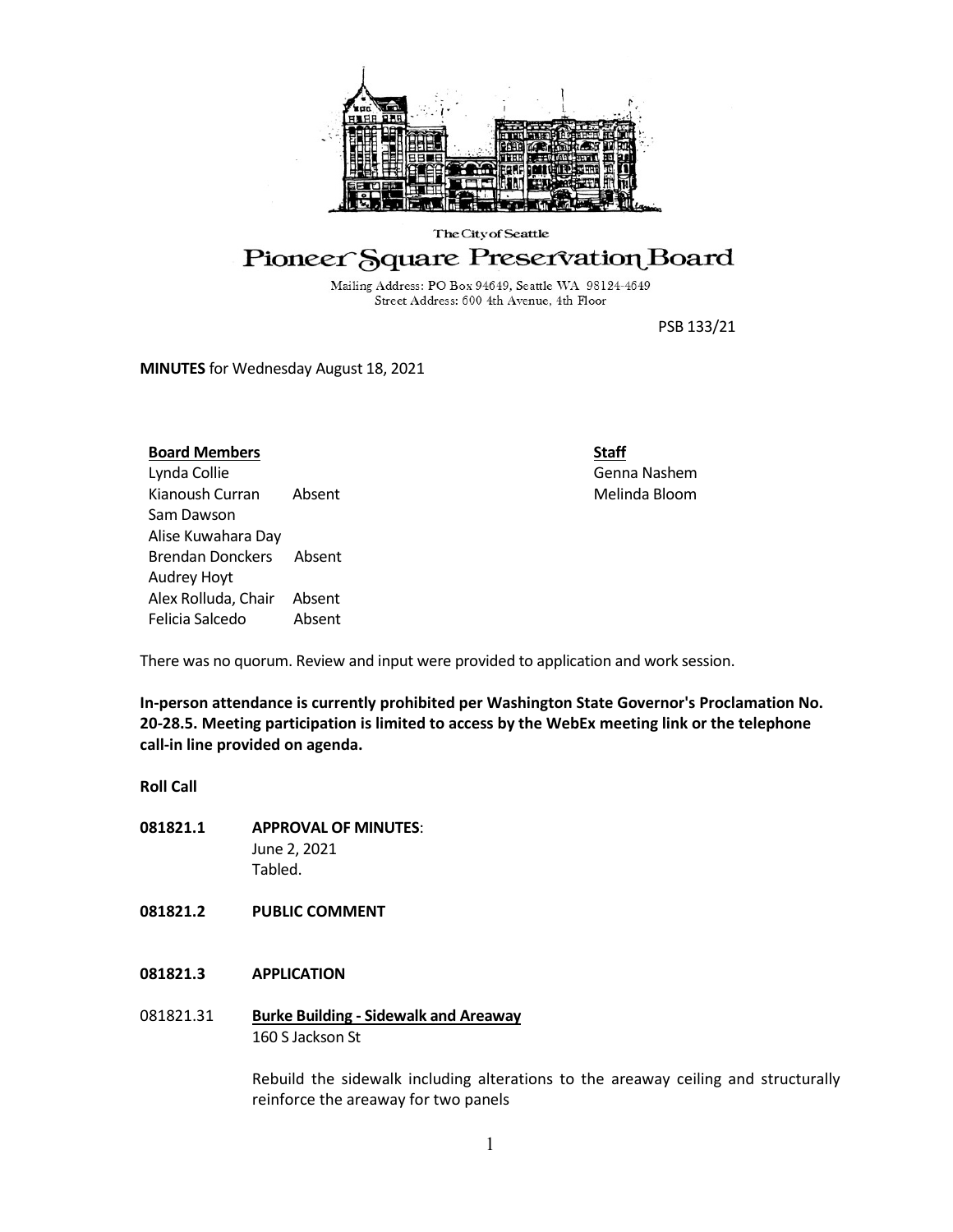Staff report: Ms. Nashem said a couple years ago a truck drove on the sidewalk causing a portion of the sidewalk and areaway ceiling to cave in. It has been temporary covered with a metal plate since. Shortly after the accident occurred SDOT structures staff, and the building owner, along with a sidewalk topping consult along with herself attended a site visit. Staff observed that this section of the areaway is walled off from the rest of the areaway, that it had cobble and brick walls as well as one remaining brick arch It was also noted that there were several locations of cracks and previous failed repairs to cracks and spalling on the sidewalk. Options discussed at the time included filling the areaway and adding a topping coat to the sidewalk. The proposed alternative maintains the space of the areaway, and the areaway walls and provides for a solid sidewalk. The entire building's areaways are rated as substantially intact areaway and the remainder of the areaway is used for underground tours.

Ron Wright said the double bay brick vaulted areaway is sealed off by itself with a City Light transformer vault nearby. He said a large truck poked a hole through the street and the areaway collapsed. He said steel plates lay over the affected area. He said the project will replace the sidewalk and maintain the areaway but will need to remove the brick and add concrete slabs with wide flange beams to support the new sidewalk. He said the granite curb on top of the areaway wall extends around the corner and will remain. He said existing manhole cover won't be replaced.

Mr. Wright proposed replacing both bays even though the second bay appears undamaged, but they are structurally tied together so both need to be done. He said in the end there will be three bays to reduce the loads. He said the new arches will be concrete and the brick arches will be removed as they are in the way of getting the thickness required to meet loading requirements.

Ms. Kuwahara Day said it is unfortunate, but the issue needs to be fixed and the project approach is as needed. She asked if the bricks will be saved.

Mr. Wright said they could and could be stored onsite or at SDOT yard. He said he would request that to the owner.

Ms. Collie thanked Mr. Wright for his approach which she said gives more respect to the areaway. She agreed that brick should be saved.

Mr. Wright said it is getting harder to find the materials as the yards keep moving. He said it is harder to find the granite. He said that the areaways don't meet current area load requirements and are vulnerable to this type of failure.

Ms. Nashem said she would reschedule the application and this presentation would be considered a briefing.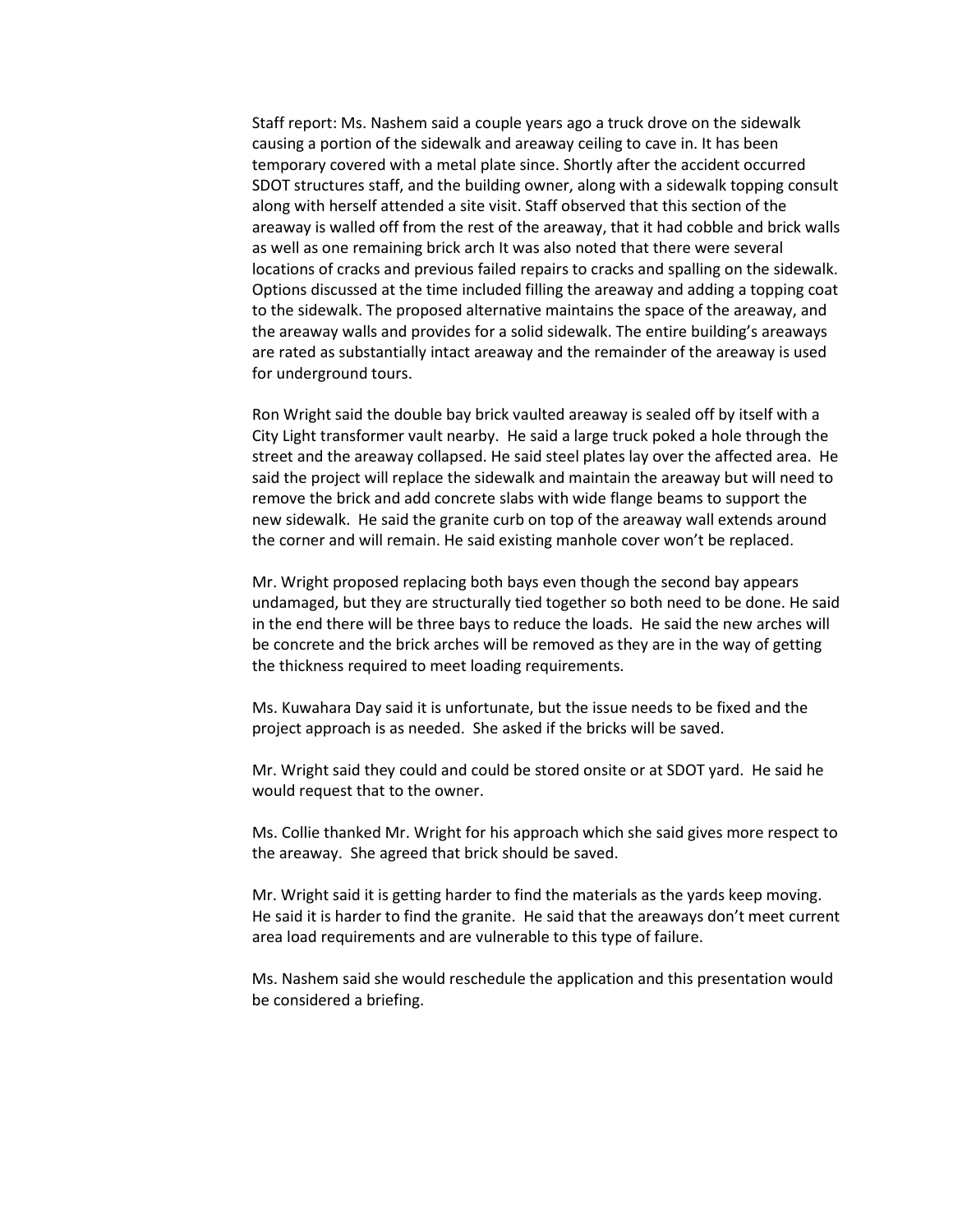## **081821.4 BOARD BUSINESS**

## 081821.41 **Work Session**

Discussion of revisions to Design Guidelines

Steven Treffers presented (presentation documents in DON file). He described the intent to create a framework that would inform the board to what information is needed as part of the process to make a decision. He said the Guidelines would help the applicant as well. He said the guidelines would establish clear guidance and identify materials and perspectives needed to make decision; it would create a more consistent and efficient process. He said with regard to signage the approach would be to identify signage types and state that it is not "one-size-fits-all". He said the guidelines will identify historic precedent and show what is meant by "integrated with building architecture". Each sign type will have specific conditions. Guidelines will provide guidance when a sign type is appropriate or not. He said ghost signs are considered an architectural feature. He said lessons learned from other cities will be provided.

Ms. Kuwahara Day said what comes up frequently is the proliferation of signs and wondered if there was a way to make it clearer to applicant where that line is.

Mr. Treffers said it could be folded into an overarching mission statement and create framework and goals of what to consider that will help inform applicants what is too much.

Ms. Hoyt agreed that proliferation was a common theme. She noted 3-D sign language, window canopies, projecting signs, which have a general limit to begin with. She said the maximum % window coverage is helpful, having it defined better will be helpful. She said the board pushed applicants to have sign packages to discourage coming back piece meal. She said there are different views of a building and defining different approach and ways to limit signage is helpful.

Mr. Treffers said there is no clear historic precedent on directory signs, and they are less consistent with historic character of the district.

Ms. Nashem said those are in response to upper-level businesses wanting signage. She said the advantage to having a directory sign is that as businesses come and go, just the individual plaque has to be changed and there are no changes to the attachments to the building. She said to consider what is meant by "pedestrian scale" – usually something that is in proportion and meant to be seen and read by a pedestrian as they are walking by. The Board previously had an applicant claim that it was pedestrian scale if a pedestrian could read it from miles away.

Ms. Kuwahara Day said the overarching intent when reviewing is that the building's architectural character is not overwhelmed by signage and that the focus is on the architecture: signage should not overshadow architecture.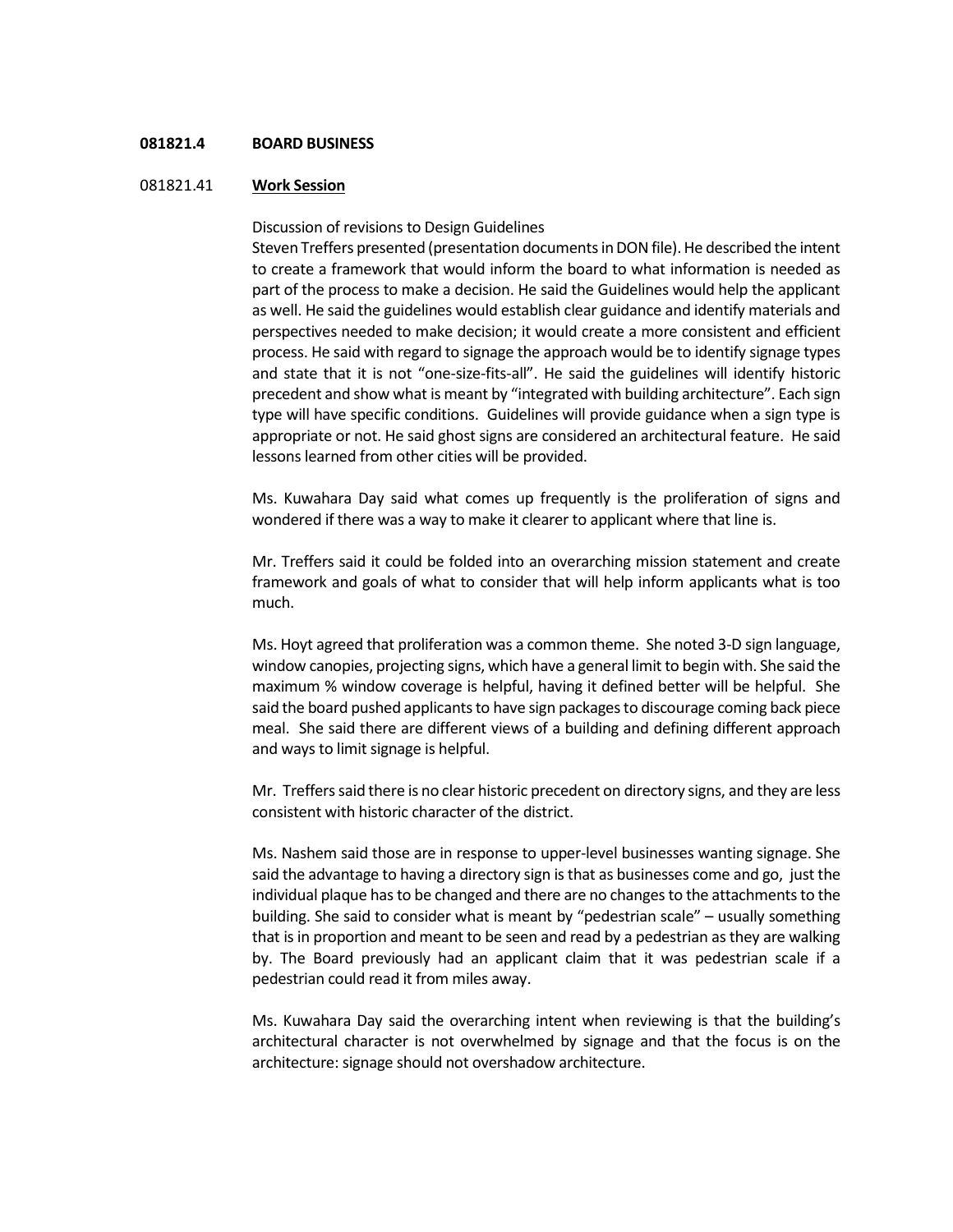Mr. Treffers said that is a helpful frame – to not overwhelm the building. He said the building is the primary feature, not the sign.

Ms. Nashem noted the limitation for neon signs and to think about graphic interest versus just words.

Ms. Hoyt said an artistic approach is encouraged.

Ms. Nashem noted a previous sign that had graphics and design in addition to the letters.

Ms. Hoyt said using examples that are more attractive in that way could implicitly tell people that is a good way to go.

Mr. Treffers appreciated implicit encouragement of good design by use of good examples.

Ms. Hoyt said visuals can speak volumes. She asked where the ban of upper-level signage came from.

Ms. Nashem said it has been in the district rules from the start. It was initially a total ban then an exception to be able to be considered as part of a sign package. She said the language makes it difficult when signage proposed is not appropriate even with a sign package. She said the Board should consider if the upper level signage should be allowed at all or if building name signage should be allowed and if so where and what other guidelines are needed to keep it from overwhelming the building or turning the building into a prop for advertisement. IN a previous consideration some Board member have thought that the building name signage should be at the entry of the building.

#### **081821.5 REPORT OF THE CHAIR**: none

#### **081821.6 STAFF REPORT**: Genna Nashem

Ms. Nashem said that she worked on changes to code legislation to add more flexible uses to Pioneer Square. She said it will allow for streamlined administrative review and require that storefront uses must be more active uses such as reception, display, lobby.

Ms. Hoyt questioned if lobby constitutes an active use.

Ms. Nashem said the legislation intends to require some visible forms of activity, some form of activation. For example public restrooms are not allowed at storefront area nor can anything be installed to block windows from outside view.

Ms. Nashem said new board members should be approved by Council on September 20, 2021, which would make September 15, 2021 the last meeting for Ms. Kuwahara Day and Mr. Donckers.

Mr. Dawson said this would be his last meeting.